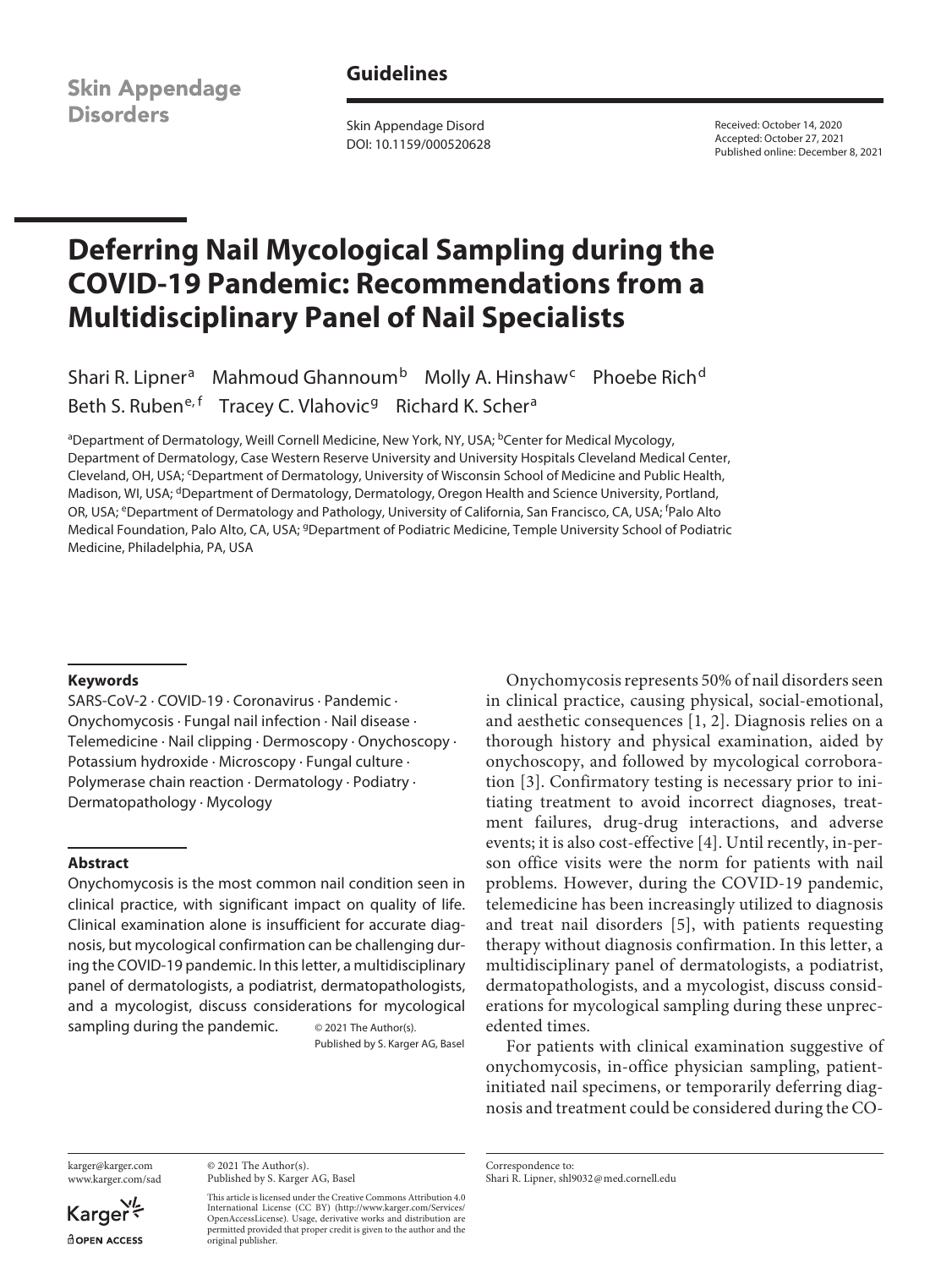



**Fig. 1.** KOH staining on subungual debris. The long septate hyphae are dermatophytes, which are the most common fungi causing onychomycosis. Magnification ×400. KOH, potassium hydroxide.

**Fig. 2.** Right great and 2nd toenails before nail plate clipping.

VID-19 pandemic. Diagnostic options include potassium hydroxide with direct microscopy, fungal culture, and/or polymerase chain reaction (PCR) on subungual debris, or histopathology on nail plate clippings [[2](#page-2-1)]. The ideal test ascertains identity and viability of the infecting organism, is inexpensive, rapid, and highly sensitive and specific. Direct examination has the highest sensitivity [\[6\]](#page-3-1), is the least expensive technique (\$6–\$11) [\[7\]](#page-3-2), and is the preferred screening method by this panel (Fig. 1). PCR and/or fungal culture can subsequently be used for fungal identification. If direct examination is positive and culture is negative, the culture could be repeated with different media. In cases with negative potassium hydroxide, where there is high clinical suspicion of onychomycosis, direct examination may be repeated or PCR or histopathology may be performed to increase sensitivity. Using direct examination, histopathology and fungal culture in combination have the highest positivity rate [[6](#page-3-1)]. In-office onychoscopy is also inexpensive and helpful in distinguishing onychomycosis from other nail disorders in areas where mycology is not accessible [\[8\]](#page-3-3).

We discourage patient-initiated sampling for diagnosis of onychomycosis. Mycological sampling requires specific knowledge of the pathogenesis of onychomycosis and specialized technical skills, which are refined during dermatology or podiatry residency. The specimen must be taken from the relevant part of the nail which differs

for distal-lateral and proximal-subungual onychomycosis (Fig. 2, 3). For all types of testing with the exception of histopathology, the nail must be thoroughly cleaned to avoid contaminants (bacterial and/or nondermatophyte molds). In addition, a dual-action or heavy-duty nipper is necessary to obtain an adequately sized sample ( $>5 \times 2$ ) mm), as standard nail clippers are inferior [\[9,](#page-3-4) [10](#page-2-0)]. A #1 curette is preferred for obtaining subungual debris; slow careful technique and practice ensure painless sampling (Fig. 4; online suppl. Video 1; for all online suppl. material, see www.karger.com/doi/10.1159/000520628). In a study of 30 patients with nail findings suspicious for onychomycosis, samples were obtained from the nail plate, nail bed, and subungual debris by experienced podiatrists. Fungal cultures from subungual debris were >3 times more likely to be positive for dermatophytes than those from nail plate clippings [\[11\]](#page-2-0). In addition, there was higher concordance between office and central laboratory fungal cultures obtained by dermatologists and podiatrists compared to primary-care physicians, indicating that proper sampling technique translates into more accurate mycological testing [[1](#page-2-0)[2\]](#page-2-1). Therefore, patient-obtained nail samples are likely to yield a high percentage of false-negative results with incorrect diagnoses and increasing diagnostic costs.

Therefore, we recommend that patients with suspected onychomycosis either schedule an in-person visit with a board-certified dermatologist or podiatrist, considering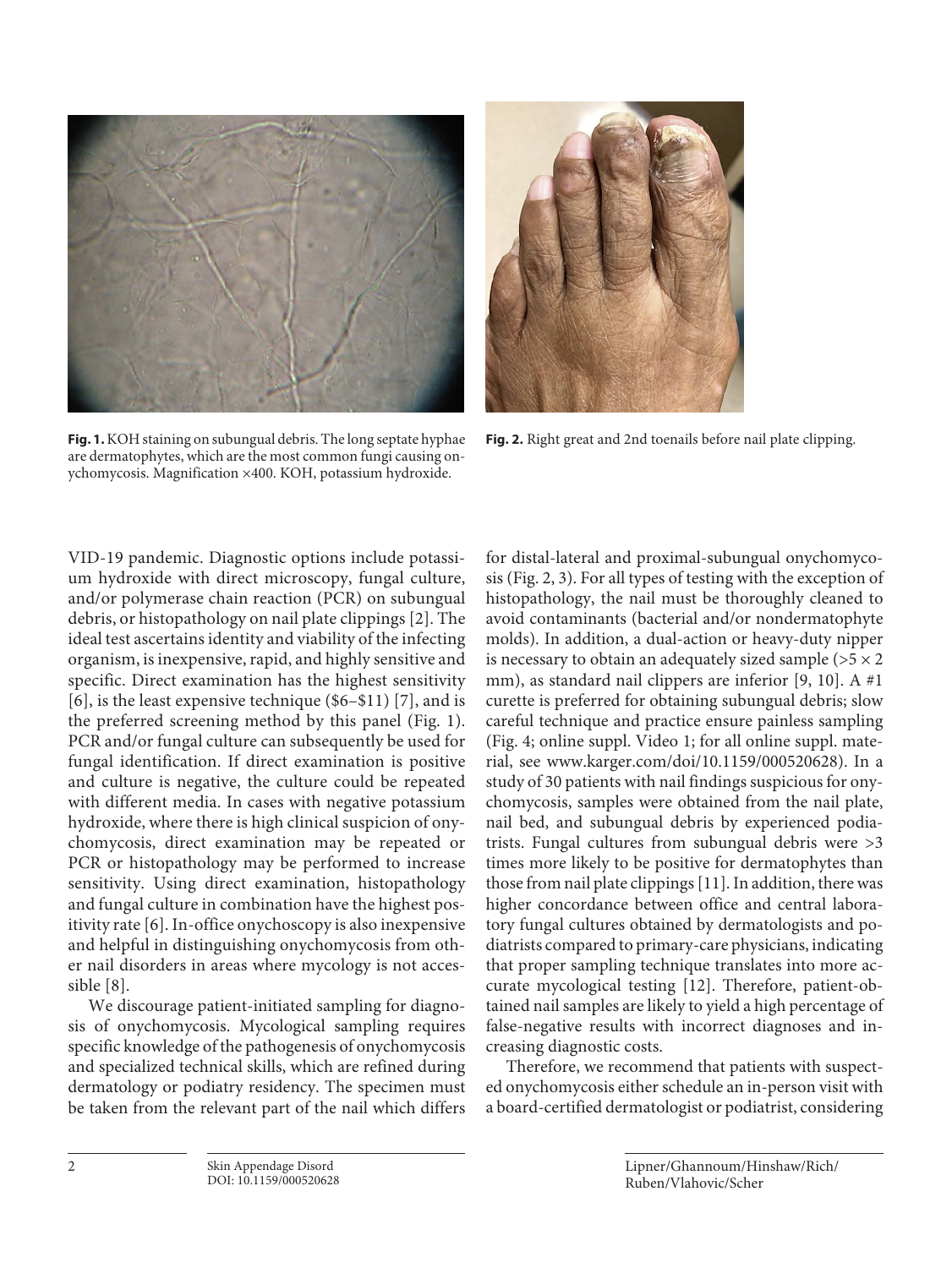





**Fig. 3.** Patient from Figure 2, after nail plate clipping showing sampling of relevant area and removal of fungal load.

**Fig. 4.** Mycological nail sampling. After cleaning the nail with soap and water and alcohol, the nail plate is clipped with a double-action nail nipper. A #1 curette is used to slowly and carefully scrape the subungual debris for analysis by KOH with direct microscopy, fungal culture, and/or PCR. Use of a black background provides contrast to ensure sufficient sample is collected (see also online suppl. Video 1). KOH, potassium hydroxide; PCR, polymerase chain reaction.

COVID-19 prevalence and patient risk factors, or defer diagnosis and treatment until an in-office visit is practical. Since the vast majority of onychomycosis cases are not life-threatening, and even with appropriate treatment clinical cure is limited by the slow physiologic nail plate growth rate, deferring treatment is a reasonable option. If there is accompanying interweb or plantar scale, empiric treatment of the skin with a low-cost topical antifungal could be considered.

Mycological confirmation of onychomycosis is necessary and cost-effective; these principles remain true even during the COVID-19 pandemic. We recommend against patient-initiated sampling. Physician expertise and training are required for proper mycological nail sampling, involving removal of maximum fungal load, which is part of the treatment. In regions of high CO-VID-19 prevalence or in patients at high risk for severe infection by the virus, diagnosis and treatment of onychomycosis should be postponed until nail sampling is safe and practical.

### **Statement of Ethics**

Subjects have given their written informed consent to publish their case including publication of images.

### **Conflict of Interest Statement**

Drs. Lipner, Ghannoum, Hinshaw, Rich, Ruben, Vlahovic, and Scher have no conflicts of interest relevant to the content of the submission.

### **Funding Sources**

No funding was received for this study.

### **Author Contributions**

<span id="page-2-1"></span><span id="page-2-0"></span>Dr. Lipner contributed to conception, drafting, editing, and supervision. Drs. Ghannoum, Hinshaw, Rich, Ruben, Vlahovic, and Scher contributed equally, editing.

- **References** [1](#page-0-0) Scher RK. Onychomycosis is more than a cosmetic problem. [Br J Dermatol.](https://www.karger.com/Article/FullText/520628?ref=1#ref1) 1994;130 Suppl 43:15.
	- [2](#page-0-0) Lipner SR, Scher RK. Onychomycosis: clinical overview and diagnosis. [J Am Acad Dermatol.](https://www.karger.com/Article/FullText/520628?ref=2#ref2) 2019;80(4):835–51.
- <span id="page-2-2"></span>[3](#page-0-1) Lipner SR, Scher RK. Onychomycosis: a small step for quality of care. [Curr Med Res Opin.](https://www.karger.com/Article/FullText/520628?ref=3#ref3) 2016;32(5):865–7.
- <span id="page-2-3"></span>4 Gupta AK, Versteeg SG, Shear NH. Confirmatory testing prior to initiating onychomycosis therapy is cost-effective. [J Cutan Med](https://www.karger.com/Article/FullText/520628?ref=4#ref4)  [Surg](https://www.karger.com/Article/FullText/520628?ref=4#ref4). 2018;22(2):129–41.